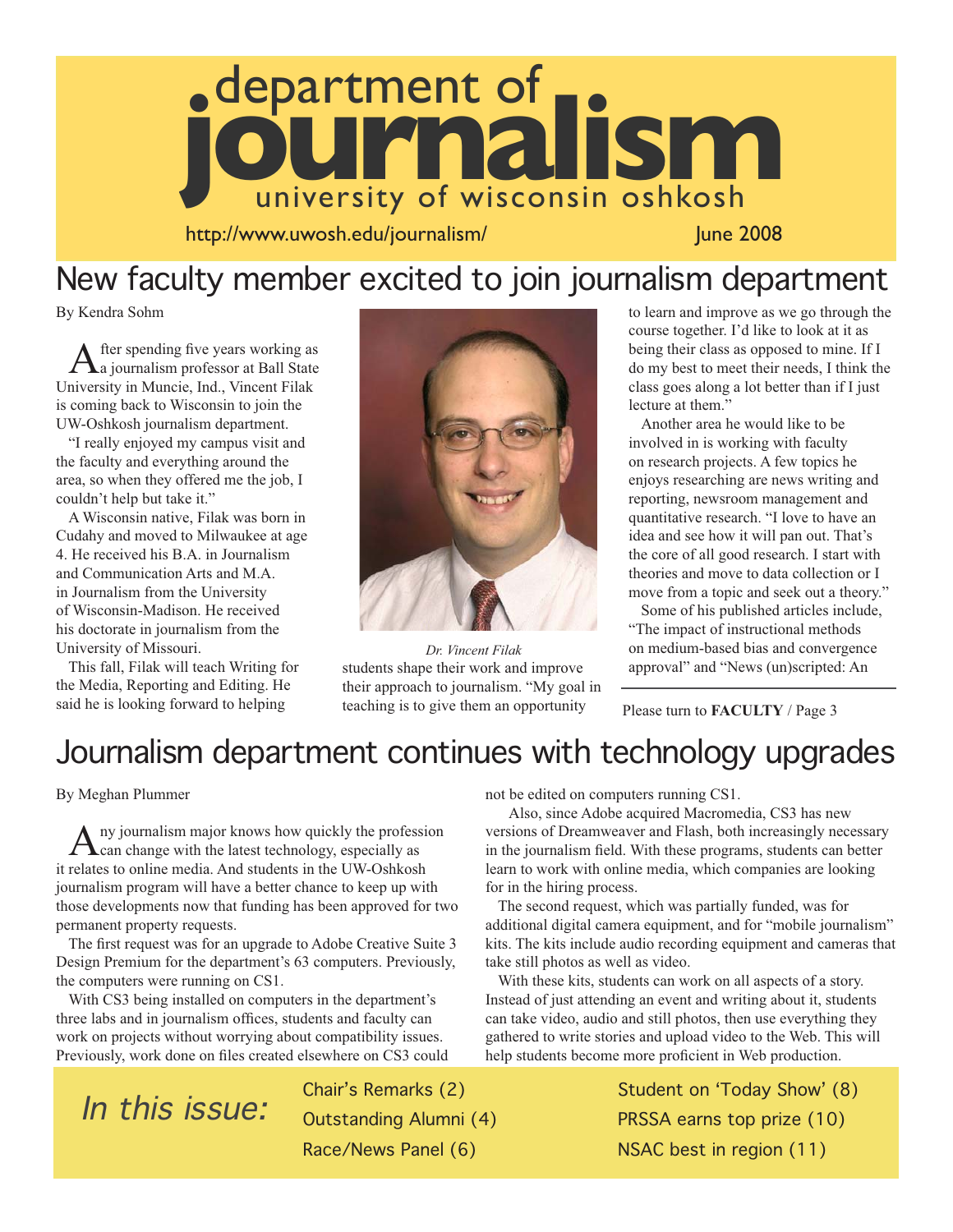# From the desk of the chair

 Hello everyone. I hope your year has been a productive one so far. In the Department of Journalism, the faculty, staff and students have worked hard to move the program forward, and to make you proud of your alma mater.

 You will read about some of these accomplishments elsewhere in this newsletter. However, I will offer up a "Ten Things to Know" about the department, or perhaps to ponder, in no particular order:

**Student competition teams**—Our students continued to excel in many areas.

 \*\* The Strategic Campaigns in Advertising team won first place at the District 8 competition in St. Paul, Minn., in April 2008. The team then competed in June in the national contest in Atlanta. In addition, the team won a 2007 Student Addy Award.

\*\* The Public Relations Campaigns team won first place in the 2007 National Organ Donor Awareness competition, and picked up its award at the PRSA convention in October in Philadelphia. And this spring, the public relations students received an honorable mention in the PRSSA 2008 Bateman Competition.

 **New faculty**—Last year, we were fortunate to have Dr. Elizabeth Crawford join the faculty as an advertising professor. This fall another new faculty member will join the department. Dr. Vincent Filak, a journalism professor at Ball State University, will teach news/editorial classes beginning in the fall. He received his doctorate from the Missouri School of Journalism. Two full-time positions remain open in the department, but we hope to receive permission to conduct searches for both of them this year.

 **Alumni**—For the second year in a row, a graduate of the journalism program was selected to receive a university Outstanding Young Alumni award. Laura Denissen Scherr, who works for Harley Davidson in Milwaukee, was among those honored during Homecoming weekend in October 2007.

 **Facilities/technology**—This spring, journalism received permanent property funds to upgrade laboratory and technology equipment. We are upgrading all of the department's computers to Adobe Creative Suite 3 from CS1. In addition, funding was received to purchase additional digital cameras, and "mojo kits." The kits contain all of the essential equipment for students to capture audio, video and still images. Software programs also were purchased to assist in online production.

 **Student accolades and awards**—Journalism major Becky Thomas, a student in Grace Lim's Feature Writing class, received her 15 minutes of fame and then some this spring.

Becky wrote an essay for class on what it is like to be a "tall girl," and it was posted on a New York Times blog. That led to an appearance on the "Today Show" in New York.

 Vanessa Virbitsky, meanwhile, doubled her pleasure with two outstanding accomplishments this year. She was selected to be the class speaker at the College of Letters & Science graduation ceremony in May. Earlier, she was named as one of two 2008 winners of the Judy Kruckman Women's Gymnastics Scholar-Athlete Award in the Wisconsin Intercollegiate Athletic Conference (WIAC).

 **Advance-Titan adviser**—Beginning in fall semester 2008, the A-T will have an editorial adviser. Student staff members and the faculty were involved in establishing the framework for the new position. Funding to pay the adviser's salary will be provided by the provost's office. Miles Maguire has agreed to be the adviser.

 **Student clubs**—Among the many strengths of the department are the student organizations—the Ad Club, the Photo Club, PRSSA and SPJ. Their activities range from bringing in guest speakers to attending conferences to performing public service activities. These clubs, as most of you know, are run by the students and have a faculty adviser. They continue to be a way for our majors to show their leadership skills and to work on group projects.

 **Accreditation**—Next year the department will be up for reaccreditation by the Accrediting Council on Education in Journalism and Mass Communication (ACEJMC). Every six years the faculty puts together a massive self-study, and we undergo an intense onsite inspection by a visiting team from the council. Accreditation is important for the journalism program because it a great recruiting tool. Prospective students, and especially their parents, are impressed when they hear that our program is accredited. It also helps us to keep class sizes small, and gives us guidance in curriculum matters and in professional development. Don't be surprised if we call on some of you in the next year to give us feedback, or to provide written support of our re-accreditation effort.

 **A challenge to you**—Students today learn about the "real world" early on, as they face rising costs for tuition, textbooks, room and board and, of course, entertainment expenses. We will continue to rely on you, our alumni, to provide financial support for our department scholarships, the Gary Coll Journalism Fellowship, and other educational endeavors. In a time of shrinking support from the state for higher education, we call on our graduates to help us as we prepare the next generation of journalists.

 **A look ahead**—I have completed my first year as chair of the journalism department, struggling mightily to fill in for Dr. James Tsao, who took a position last year at Syracuse University. This spring the faculty voted to have me continue serving as chair for the next three years.

 Although journalism faces an ever-changing and uncertain future, I believe the department is positioned to continue what Dr. David J. Lippert started when he came to Oshkosh to head the department in 1966. We continue to graduate students proficient in writing and editing, and with presentation and critical thinking skills. We also prepare them to be multimedia savvy, ready to apply those skills in a Web-based world.

 So that's my message to you. Please tell me what you think about the department, and what we as faculty and staff can do to make it better in any way. I am always just an e-mail message away, at cowling@uwosh.edu. So be sure to keep in touch.

Sincerely, Mike Cowling Chair, Department of Journalism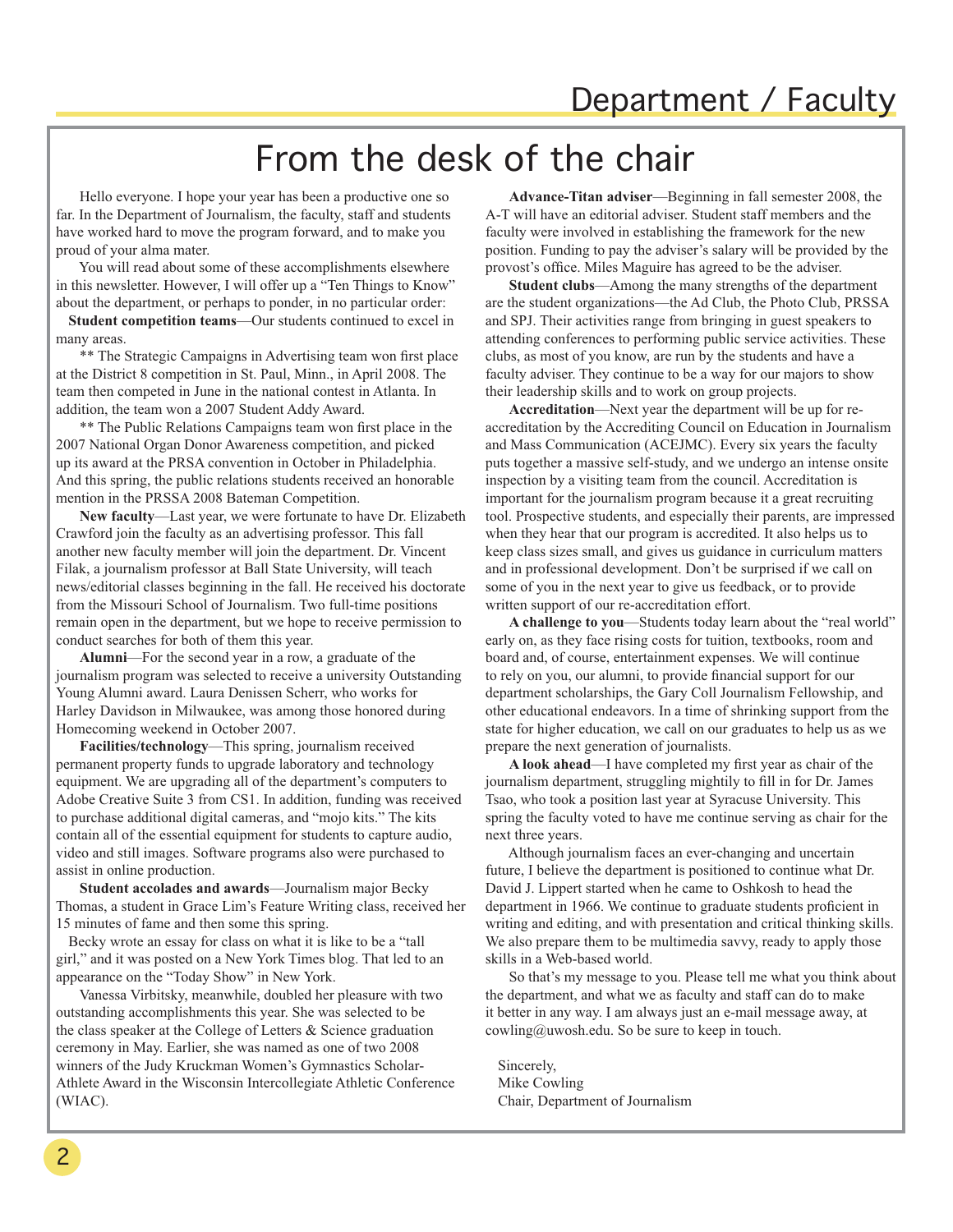#### Filak excited to join journalism faculty

#### **FACULTY,** from Page 1



*Filak hands out newspapers with his 2-year-old daughter Zoe.*

analysis of support and blame in the wake of two fatal shootings."

Filak gained professional experience working as a night-side reporter at the Wisconsin State Journal and city-side cops and courts editor at the Columbia Missourian in Columbia, Mo. He was also the adviser to the Ball State Daily News.

Outside of work Filak enjoys spending time with his wife Amy and their 2-year-old daughter Zoe. He also likes bowling, reading, collecting baseball cards and listening to games on the radio.

Filak replaces Margaret "Peggy" Davidson, who retired in 2006.

## Instructor receives gold star award

By Mary Patterson

vevin Rau, a UW-Oshkosh adjunct instructor in journalism and owner of Rauhaus Design, won a Gold Award from Graphis, the International Journal of Visual Communication.

The poster, originally designed for a contest through the Linotype font library, celebrates the 50th anniversary of the Helvetica typeface.

Rau said he draws inspiration from the work of Bauhaus design founder Walter Gropis, and in 1997 named his business Rauhaus as an homage to the designer.

Other awards he has received include the Printing Industries of Wisconsin Award of Excellence for the UW-Oshkosh College of Business 40th Anniversary booklet in 2006, and the Communications Concepts Grand Award for the Fairleigh Dickinson University Alumni Magazine in 2004.

Rau teaches Visual Media Design.



*Kevin Rau*

# Department / Faculty

# Faculty Achievements

#### **Dana Baumgart:**

• Co-adviser for NSAC team that took first place at regional convention in St. Paul, Minn.

#### **Mike Cowling:**

• Participated in the New York Times Student Journalism Institute at Dillard University in New Orleans in May 2008. He supervised the institute's copy desk before heading back to his summer job. He has worked at The Times as a copy editor for the past 12 summers.

#### **Dr. Elizabeth Crawford:**

- Presented " Using Advertising and Public Relations Related Initiatives to Increase Circulation," for the Advertising and Publicity Panel at the American Academy of Advertising.
- Presented "Constructivism goes to Hollywood: The influence of the Soviet constructivist aesthetic on American movie poster design," for the Politics and the Media Panel at Central States Communication Association.

#### **Dr. Tim Gleason:**

- Presented "Anthony Suau's 'Fear This': The Subjectivity of a Photojournalist's Photobook," at the Association for Education in Journalism and Mass Communication, Visual Communication Division Research Session on Aug. 12, 2007, in Washington, D.C.
- Presented "Martin Parr in Mexico: Does Photographic Style Translate?" at the National Communication Association, International and Interculutral Division, which was held in Chicago on Nov. 16, 2007.
- Presented "Nathan Lyons and the Despair of a Social Landscape," at the National Communication Association, Visual Communication Division on Nov. 16, 2007.
- Joined the editorial board of SIMILE: Studies In Media & Information Literacy Education.

#### **Dr. Julie Henderson:**

- Published book review of "The Cigarette Century" in Journalism and Mass Communication Quarterly, Spring 2008.
- Joined the editorial board of Revista Romana de Marketing, a journal addressing public relations and marketing issues originating in Romainia.
- Member of the Board of the Educators Academy for the Public Relations Society of America.
- PRSSA adviser, PR students won NODAC (National Organ Donors Awareness Campaign) competition. Placed first in national competition in October 2007 for April 2007 campaign. Received national honorable mention in Bateman competition (PRSSA case study) in April 2008. for Community Partnerships.
- Joined the marketing team of the UWO Center for Community Partnerships to develop creative concepts for Culver's new drive-through services in spring. **Miles Maguire:**
- Presented "When Magazines Have a Mission: Measuring the Scope and Performance of a Nonprofit Media Sector," at the Media & Communication Conference at the University of Paris Medical School in November 2008.

#### **Judy Schultz:**

• Was recognized as the winner of the Skip Zacher Friend of Scholastic Journalism Award at the 2007 NEWSPA Spring Conference.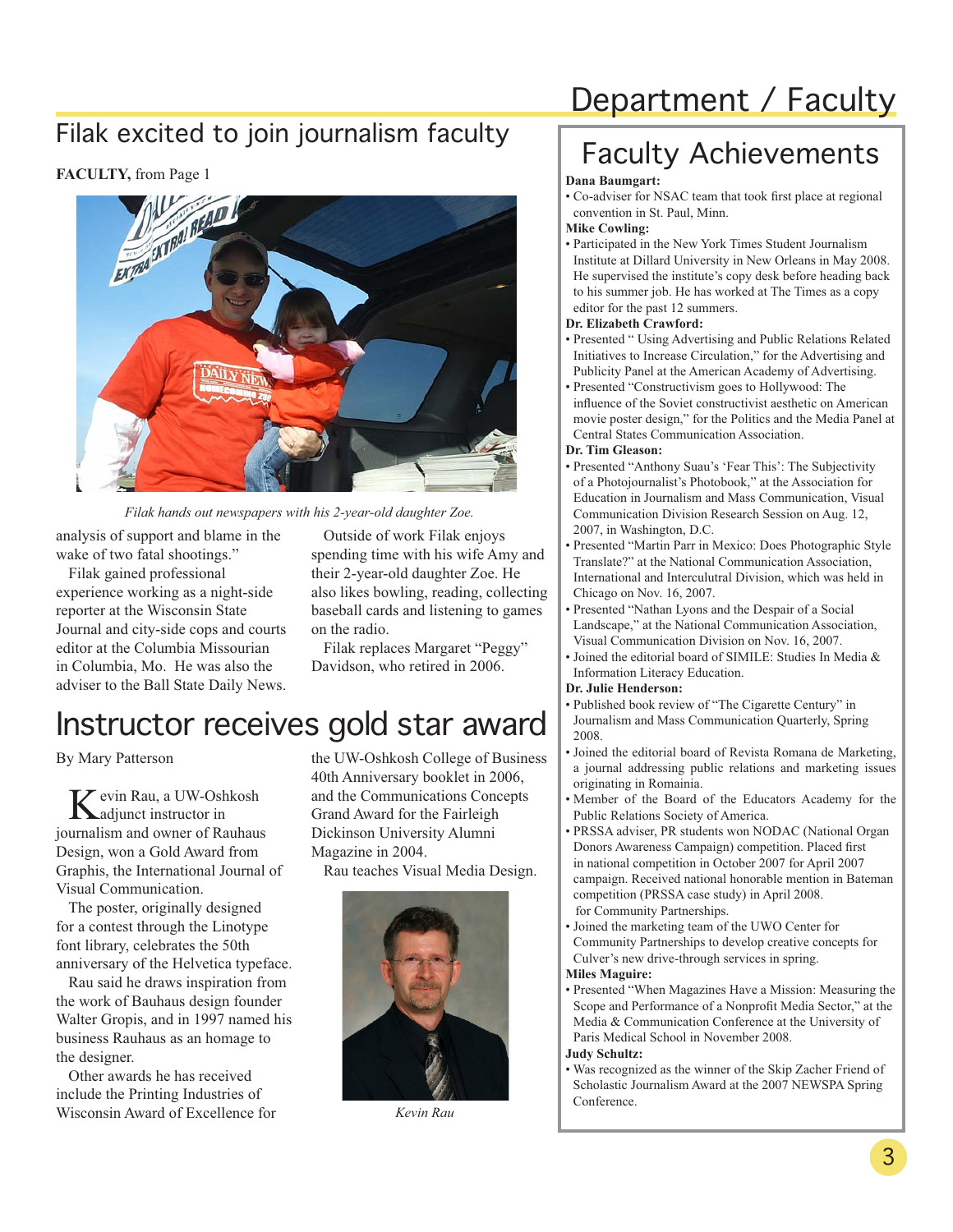# Alumni Denissen named Outstanding Young Alumni

By Marie Daniel

Journalism graduate from the 1999<br>class, Laura Denissen Scherr, was a ournalism graduate from the 1999 UW-Oshkosh's 2007 Outstanding Young Alumni award recipient.

After several years working in different states, Denissen Scherr has found her way back to Wisconsin as current marketing project manager at Harley-Davidson.

For the past year and a half she has been working on the Buell Motorcycle Company account, which is a subsidiary of Harley-Davidson and manufactures American sport bikes.

A typical day for Denissen Scherr varies depending on the projects at hand. Part of her role is to help define the strategy for their corporate and dealer events, including demos, rallies and races. She also works closely to integrate the brand into relative promotional opportunities as well as product line brochures, advertising and Web site content. On a daily basis she interacts with various internal stakeholders as well as agencies and vendors.

Denissen Scherr has learned throughout her many years in the field to be flexible and learn how to adapt to whatever new situation she is presented with.

With a B.A. in Journalism and an Advertising/Public Relations emphasis she has gained many talents throughout her career. From account manager, at



*Laura Denissen Scherr*

Hanson Dodge Design in Milwaukee, to interactive project manager, at Tribal DDB Worldwide in Chicago, to Harley-Davidson starting out as senior Web site content coordinator, Denissen Scherr has just about done it all.

However, she is still striving to advance her knowledge with a master's degree from Marquette University, which she hopes to complete within the next five years.

She advises new graduates to be open to opportunities that you may not have initially thought about, and to remember that experience is vital.

"I've found that employers are (more and more) interested in seeking candidates who have the ability to learn and apply their talent to whatever may come their way," she said.

"Make connections, ask questions, get involved and start identifying the things you like to do. There's something to take away from every experience – even the bad ones," she said.

Denissen Scherr is thankful for the education and extra-curricular experiences that she gained from her time at UW-Oshkosh. She said that working with Ad Club and the Advance-Titan really helped prepare her for the real world, and allowed her to make several connections with other students and professionals in the field.

Denissen Scherr is looking forward to her future as an alumna of UW-Oshkosh because she still finds ways to connect with those at the university.

Her next project is working with the UW-O alumni director, Christine Gantner, on the upcoming 2008 Homecoming theme, which will partner with Harley-Davidson, who is a big supporter of UW-O and the community, considering they currently employ 40 UW-O alumni.

Denissen's ideas are endless and her determination follows her goals, but her favorite part of her job is that she is customer of Harley-Davidson and she rides her own motorcycle.

## Alumni Updates: Where are they now?

**Jeni (Kimmet) Asaba** – is a reporter at the Bronx Times in New York. She wrote that the publisher said he has always been impressed with Wisconsin journalism grads.

**Tiffany Boyke** –

started in January 2008 as an account relationship specialist at the Oshkosh Northwestern.



*Tiffany Boyke*

**Marisa Cuellar**– worked as a circulation coordinator at Kalmbach Publishing. She is attending law school at Marquette in Fall 2008.

**Brian Dedering**– began in October 2007 at the Miami Ad School's Minneapolis location.

**Melissa Goldmann** - works as a marketing specialist at Oracular Inc. in Oshkosh.

**Justin Kartheiser** – is a Web editor for



*Justin Kartheiser*

the e-commerce division of Kohl's Corp.

#### **Bryanna Lancour**

– works as a marketing/PR communications specialist at CPM Marketing Group in Madison.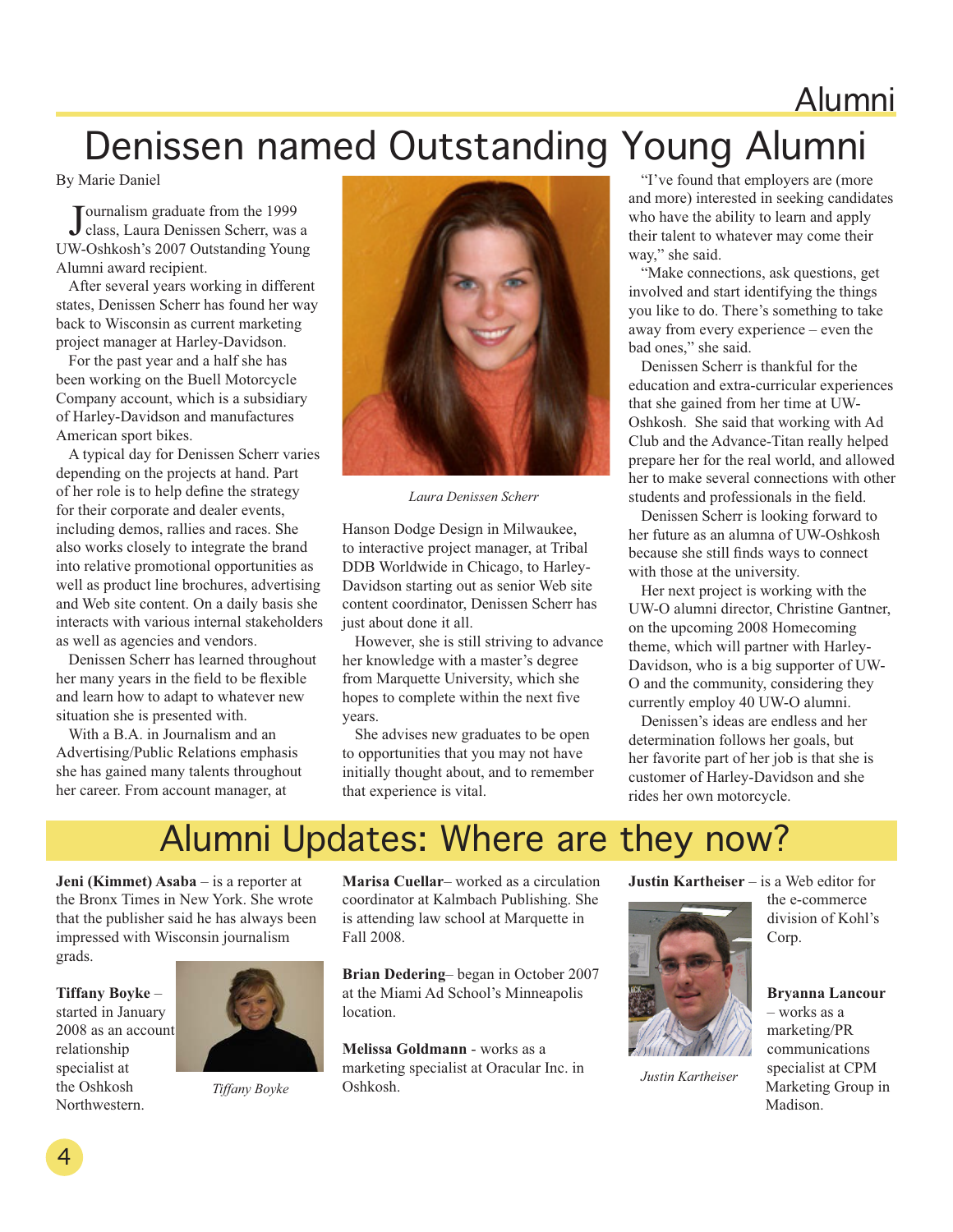## Alumni Bronx Times offers a variety for journalism graduate

By Meghan Plummer

**T** orking as a reporter in New York City is only a dream for many journalism majors. For Jeni (Kimmet) Asaba, a December 2005 graduate of UW-Oshkosh, it's a reality.

Asaba started at three weekly newspapers outside of La Crosse. She got married and moved to New York in August 2006, but found no openings for jobs in the journalism field. While working as a project coordinator with the New York Public Interest Group at Bronx Community College, she persevered and applied for jobs at newspapers in the Bronx, even though no jobs were open.

"One year after I sent in my application to the Bronx Times, the editor called me in for an interview," Asaba said. "After interviewing with the paper's editor, publisher and editor of The New York Post, which owns the Bronx Times, I was hired on the spot."

Asaba began working at the Bronx Times in January 2008. She is a general assignment reporter and also edits other stories, making her responsible for nine to



*Jeni Asaba flashes her tickets to cover the pope's New York visit.* 

12 stories per week. "We have only three weekly papers for the Bronx's 1.7 million people, so we don't cover individual beats, but rather get to dabble in a little bit of everything," Asaba said.

The article that stands out the most to Asaba was a rather gruesome one called "Three Months in Trunk".

"Police found a half-decomposed body stuffed in a duffle bag in the trunk of an abandoned car," Asaba said. "Upon hearing the news, my photographer and I literally rushed to the scene. Unfortunately, because of horrible New York City traffic, we got there right after they put the body in the white body bag."

Asaba hopes to become a column writer in the future. "I wrote 'The Vent' back in the day when I worked for the Advance Titan and I'd love to continue down that path," she said.

Asaba has plenty of advice for journalism students at UW-Oshkosh. "Be persistent. Nothing will ever get handed to you," she said. "Listen to your teachers, because UW-O has some of the best."

According to Asaba, the UW system has a great reputation in New York, and she's grateful for the quality education she received.

# VandeHei returns to Oshkosh, speaks to students

By Mary Patterson

**J** im VandeHei, a University of<br>Wisconsin-Oshkosh graduate and im VandeHei, a University of co-founder of Politico, gave a keynote speech to high school students during the Northeastern Wisconsin Scholastic Press Association conference on April 23.

During his speech, "Politico: Changing the Way Politics is Covered," VandeHei explained that in the past politics was reported mainly in big newspapers like The New York Times and The Wall Street Journal, but now even little organizations are able to have an influence.

He asked students whether they read newspapers on a regular basis and how often they read news online. After the large show of hands for Internet use, VandeHei told students that they were in a good position, just starting out in the business as it is changing dramatically.

"You should feel optimistic about

everything that is before you," he said about the change from print to online media.

Some advice the journalism alumnus had for students was that they need to come into the industry "with [their] eyes wide open". He told the prospective journalists that the journalism department is more important than ever because professors are no longer just teaching students how to write. They are helping to teach the technology that students will use daily.

Students asked questions about VandeHei's experiences while covering politics. One student asked if Politico. com was at all biased. He assured the student that the content on the Web site was "journalism you can trust".

When asked what beat was his favorite, VandeHei said, "Congress is the most fascinating beat" because of the ability to



*Jim VandeHei speaks to high school students.* 

talk to the policy makers.

One student asked him what an average day was like and VandeHei said it was a lot of waiting for elections.

"This campaign was a godsend for Politico," he said.

Before ending his speech, VandeHei encouraged the students to pursue an internship, saying that there is no cooler job than one where you get paid to learn.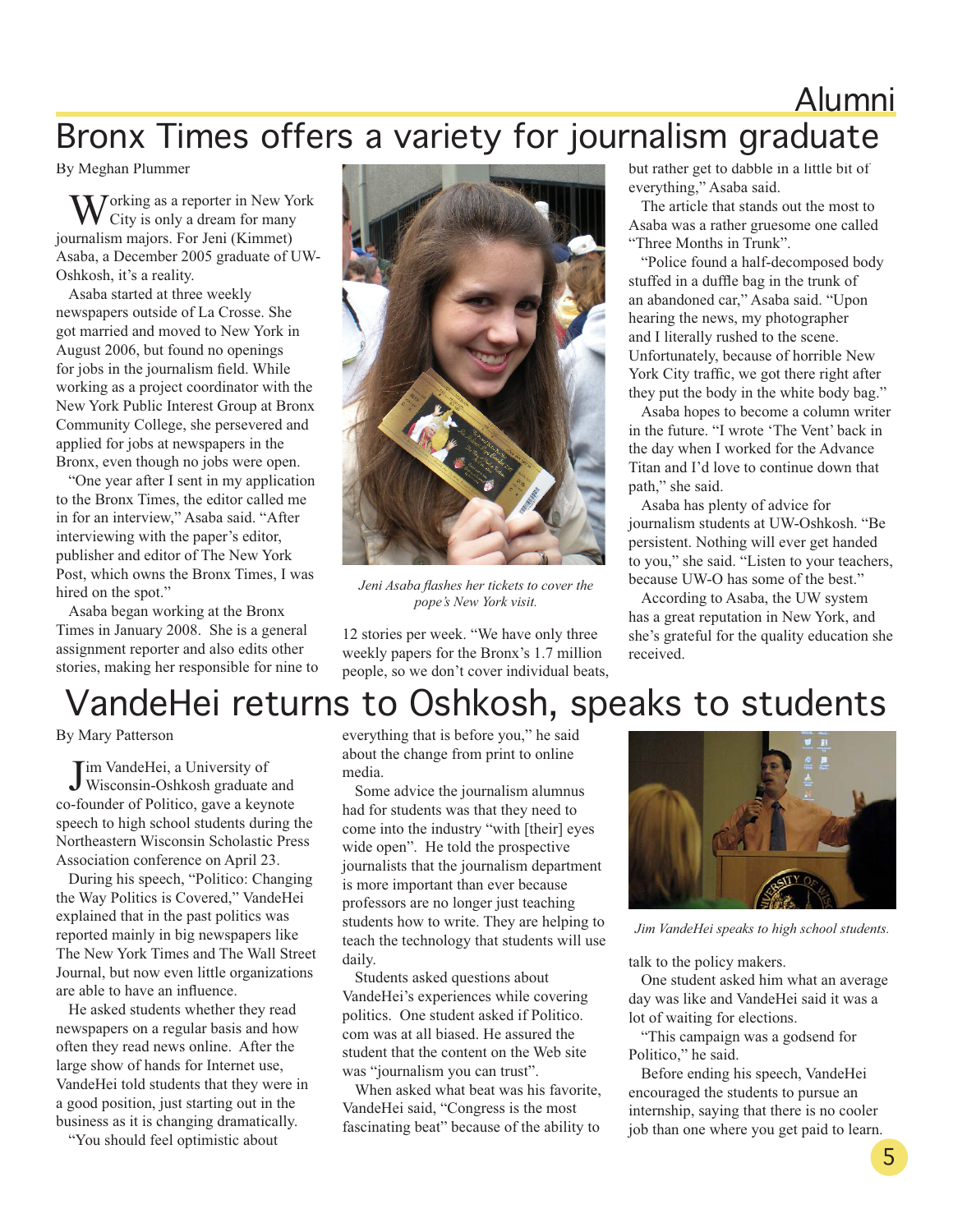## **Diversity**

#### Popular columnist and music critic catches students' attention

By Mary Patterson

Stanley Crouch, the columnist and<br>
Smusic critic known for his appearance on "The Oprah Winfrey Show" after the Don Imus scandal, came to the University of Wisconsin-Oshkosh campus to present "Blues for America" on Feb. 28.

Crouch, who writes for the New York Daily News, contacted his friend, and director of the University Honors Program, Roberta Maguire, about speaking on campus.

During his stay in Oshkosh, Crouch spoke to Miles Maguire's reporting class. There, he fielded questions from aspiring journalists about his book "Considering Genius: Writings on Jazz," what he thought about rap music, and the upcoming presidential election.

Crouch said he wasn't a mentor, but rather a friend to jazz musician Wynton Marsalis. He told students that Marsalis is a genius who has "the exceptional ability

to absorb very complex information in and out of music."

The critic, originally from Los Angeles, was firm in his belief that rap music was misogynistic and did nothing to help the reputation of African-Americans.

During his appearance on "Oprah", Crouch discussed the double standard where rappers are excused for their lyrics because they were at the bottom of society.

For two and a half hours, students asked the 62-year-old MacArthur fellowship recipient questions ranging from why he enjoys being a jazz critic to what he had to say to people claiming he likes to drum up controversy.

"The challenge [of a critic] is to attempt to capture an experience that is not particularly palpable and transfer it to a page," Crouch said. He went on to say that people are able to challenge critiques of sports performances with help from YouTube, but it is a different story with music where you have to take the critic's word for it.

During a question and answer segment, Crouch referred to his essay, "Blues as a Constitution," as he explained that black American culture isn't fully represented. The only aspects the public sees are those that are depicted in rap music.

He also offered that if the directors of the MacArthur Foundation really wanted to see what someone could do with the award money, they should give the winners a second \$500,000 grant.

Students, faculty and members of the community filled all 168 seats in the theater in Reeve Union later that evening, to hear what Crouch had to say about jazz, rap and politics. Crouch read two of his columns about presidential candidate Barack Obama before answering questions. Earlier in the day, Crouch told students that he believed Obama would win the primary elections.

He later attended a reception at Pollock Alumni House.

#### Race discussion panel offers insight to journalism students

By Mary Patterson

Four journalists spoke about why and how the media cover race-related events during a symposium panel discussion on April 10 at the University of Wisconsin-Oshkosh.

Victor Huyke, editor of El Conquistador newspaper in Milwaukee; Eugene Kane, a Metro columnist for the Milwaukee Journal-Sentinel; Susanne Rust, a science reporter for the Journal Sentinel; and Matthew Johnson, director of Strive Media Institute in Milwaukee, discussed the topic "The Role of News Media in Reporting on Poverty and Race in Urban Areas."

The panelists were asked whether the media report on events in a fair and unbiased way or if they tend to perpetuate stereotypes, with a reference to recent robberies on the University of Wisconsin-Milwaukee campus. Kane said that reporters need to find out who was to blame instead of just saying what happened.

Rust agreed, saying that many reporters

6



*Matthew Johnson, left, and Victor Huyke*

just tell what, not why. Johnson explained that students at Strive are taught to research history and "why it happens." He said that because newspapers are fighting against the Internet, he believed they tend to embellish some stories.

When asked how newspapers can do a better job of reporting events, Rust said they need to constantly update information and to focus on their community. Huyke added that newspapers can get wrapped up in award-winning stories, but that commu-

nity news is always important. Johnson suggested the need for young minority journalists to report on issues that relate to them.

Diversity in journalism is "bringing different voices to the newsroom," Kane said. The panel members agreed that minority journalists need to be part of the media in order to cover race issues fairly. However, Johnson said that white journalists can report on minority issues, but they need to know how to write a balanced story.

During some final thoughts, Kane encouraged students to follow their passions no matter their race or sex.

Rust added: "Value what you bring with you in whatever kind of work you do. It's your background that makes what you do interesting."

The symposium was co-sponsored by the Department of Journalism and the African-American Studies program with the help of a UW System Race and Ethnicity grant.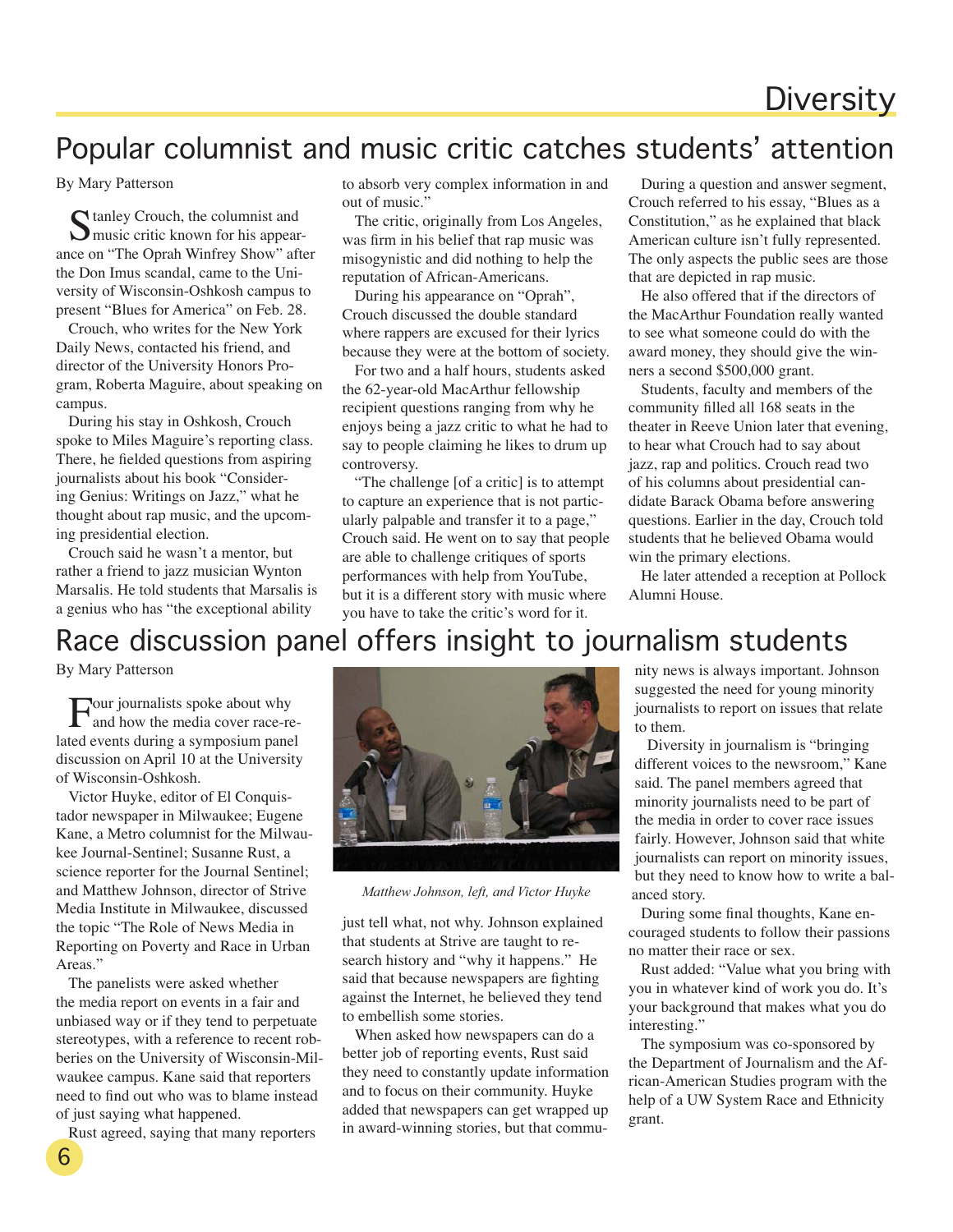### Students spend time across the ocean

By Mary Patterson

The 2007 study abroad trip to<br>England offered a chance for University of Wisconsin-Oshkosh journalism students to get out of the classroom and into the streets to learn first hand about sports and culture in the United Kingdom.

Dr. Tim Gleason and six students stayed at Homerton College in Cambridge and Kent Hall in London between July 20 and Aug. 4, 2007.

Students learned about ethnographic differences between the United Kingdom and the U.S. while taking the three-credit course. They also read the book "Watching the English: The Hidden Rules of English Behaviour" by Kate Fox.

Walking the streets of England, students looked for interactions among people in the community. Some joined pickup soccer games, while others went into shops to talk to and observe people.

Louis Garcia said some people thought he was strange because he "went up and talked to everyone."



*Guys pose in photo boothes in England.*

In local pubs, Margaret Brill, Ann DeVillers, Matt Gabriel and Matt Danek tried their hands at trivia games, which proved academically challenging; the allgirl and all-guy teams took the bottom two places. The students were not able to answer American political science questions because they were so difficult.

Cultural differences between the two countries included a slower pace of life for those in the United Kingdom. After

Please turn to **STUDY** / Page 10

### Classes combine for new experience

#### By Marie Daniel

This was the first year that the Magazine Editing and Production class produced its own student publication and partnered with other classmates to learn the realistic nature of a career as a magazine editor or writer. The result of all their hard work was the creation of a prototype called DIG magazine.

The magazine's purpose was "Uncovering Oshkosh for the Do-It Generation." The publication's tone was upbeat and creative. The students in the class chose to focus on their own generation of young professionals because there are not many local publications that target graduates or locals in Oshkosh that are just starting their career.

DIG magazine explores the latest trends, hot spots and events that would appeal to this generation of young outgoing people.

The spring course partnered with the

Feature Writing class, taught by Grace Lim, to aide the editing students with feature articles and other stories published in the magazine.

Both classes worked together to brainstorm concepts for the magazine. The Magazine Editing and Production class, taught by Dana Baumgart, focused more on layout, design and final production, while the Feature Writing students focused on writing the content.

The editing students divided up into two different groups, the managing editors and the creative directors, however, both teams worked together to design the template, and students individually designed their own spread in the magazine.

The students learned a great deal from both classes, however, many found it to be challenging because working together with two classes isn't as easy as one might think.

## Journalism Classes Multimedia: Students take it to the next level

By Mary Patterson

Two journalism students went above and beyond the requirements in their advanced reporting class when asked to put a print story online.

The project for Miles Maguire's class last fall became a complete Web site devoted to the University of Wisconsin-Oshkosh women's volleyball team.

This assignment was a way to get students used to working with multimedia. Since many students had little or no training in the field, it was an optional assignment. The department is working on ways to integrate multimedia training into the curriculum, and Maguire said a project like this will be a requirement in the future.

Kevin Kosterman and Ricky Nelson, both in the news/editorial emphasis, decided to create a Web site for the women's volleyball team.

"We decided to go with a Web site as a way of maximizing the impact of the information we were gathering and presenting our research in an entertaining, stimulating way," Kosterman said.

He went on to say the girls' journey to the NCAA Tournament would be a compelling story to tell.

Along with a blog, the Web site features player profiles, game recaps, interviews and video clips from games. Links to UW-Oshkosh's volleyball site are posted as well.

Kosterman graduated in December, but Nelson, now in his last semester, is still keeping up with the blog when he gets a chance.

"It was just natural to see the season through to the end because the Web site and blog were never about getting a grade in a class," Nelson said, adding that it is nice to have an outlet for his volleyballrelated thoughts.

 Check out the site at: http://www. students.uwosh.edu/~kostek00.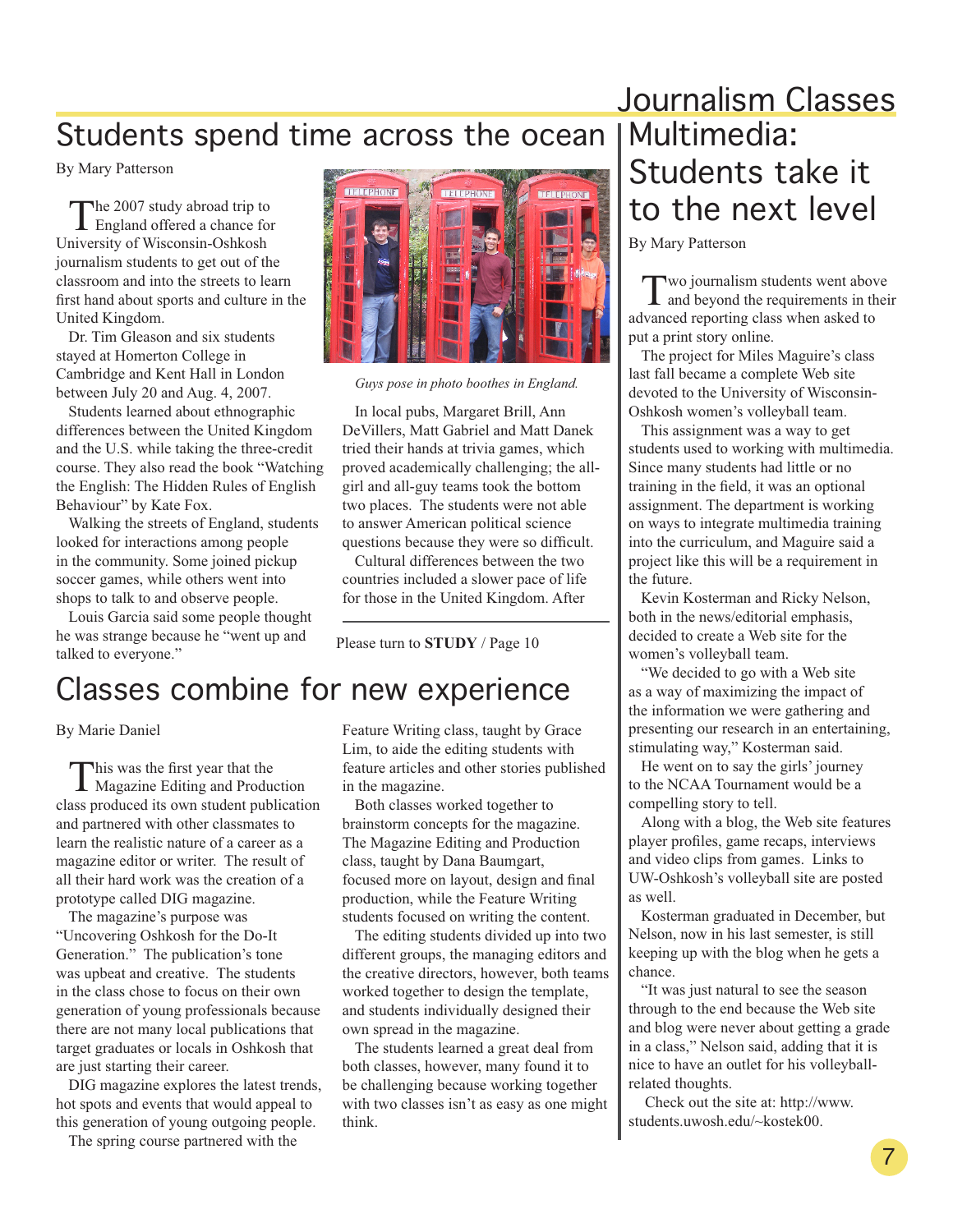#### Students Student receives national attention on a lengthy subject

By Kate Briquelet

Becky Thomas had never talked<br>about it much. While her 6-foot-4 stature stands out, no one knew the life behind her height until she wrote about it for her feature writing class -- a personal story that gained national attention.

Thomas's essay "Life as a Tall Girl" was published on the New York Times blog "Well" in March, sparking enormous response from people of all heights and landing her on NBC's The Today Show and NPR's Talk of the Nation in April for segments on extreme heights. She was also featured May 1 on Milwaukee's channel FOX 6.

"I didn't expect it," Thomas said. "(When) I finally went on the Times Web site, there were 300 comments and I read through some of them, some from other tall women. Some of them said, 'This was like a page out of my diary.' It struck a chord with people."

"Life as a Tall Girl" was published after journalism adjunct professor Grace Lim shared the essay with Times health columnist Tara Parker-Pope, a longtime friend who writes the "Well" blog. Parker-Pope, who said she's always enjoyed student journalism, knew the essay would resonate with readers.

"It's an essay about Becky's own personal experience growing up as a tall girl, but it tapped into this universal theme about feeling comfortable in your own body and feeling good about yourself no matter what size or shape you are," Parker-Pope said. "It just had all the right ingredients to get people talking and thinking about their own feelings and behavior toward others."

With more than 500 comments on the essay to date from people of all ages and sizes, Parker-Pope said she thinks it will remain one of the most-talked about "Well" blog posts for the year.

Women who are envious of taller women, tall women who date shorter men, and men and women who feel they aren't taken seriously for being too short were among those who responded to the blog. There was also a comment by Pulitzer



*Becky Thomas stands next to adjunct instructor Grace Lim. Photo by: Megan Sheridan* 

Prize-winning novelist Jane Smiley (comment No. 200), who stands at 6 feet 2 inches.

Journalism department chair Mike Cowling said that in his 14 years at UW-Oshkosh, he doesn't remember a time when a student has received such sudden national attention. To have an article appear on a New York Times blog and then to have that lead to an appearance on The Today Show isn't an everyday event, he said.

"Becky's experience should show our students that it doesn't matter where you are going to school today, that if you have good writing skills and are willing to put yourself before the public, you can be successful," Cowling said. "The publicity that she received certainly reflects well on our department, and the university as a whole. It was a good story, and people nationwide now not only know about Becky, but also our department and UW-Oshkosh."

Cowling also said the experience shows how journalism faculty can help push students to do more than just class assignments. Members of the department, he said, often go that extra step to help students earn more than just a grade, whether it be with a byline in a local or national publication or help finding a job.

Journalism student Megan Sheridan also received praise for a photograph she took of Thomas and Lim to accompany the blog post. The photo was taken in an art department studio on campus and showed Thomas in heels standing next to the 5 foot-9 inch instructor Lim.

Parker-Pope said she thought Sheridan's photo "really captured the tone of the essay and added further to the story's appeal." She added, "Several people at the paper and even some readers commented on what a great photo it was."

Sheridan got the idea for the photo from the last line of Thomas's essay, in which the 6-foot-4 student wrote that she sometimes wears heels "just to make them look twice."

Sheridan credits Lim for the Times photo opportunity and said Lim is just an example of how passionate journalism professors are about teaching students.

"I've encountered a lot of professors in the university who have given up on truly teaching students," Sheridan said, "but in the journalism department, they really want you to understand the trade and that what you're learning now is what you're going to be doing when you graduate."

Lim said Thomas's essay is a new standard she wants her students to reach.

"Becky wrote a true personal essay," Lim said. "It was real, powerful and honest. ... I was floored by her essay. My students will tell you that I am, should I say, frugal with my praise, but I wasn't with Becky's essay. I loved it from the get-go, and I knew it would resonate with people of all heights."

Thomas will graduate in fall and said she doesn't know exactly what career she will choose but hopes to write anything, whether news features, sports or fiction. She currently writes for the sports section of the student paper, the Advance-Titan, and she started her own blog to keep the conversation on height going at tallgirlwrites.blogspot.com.

8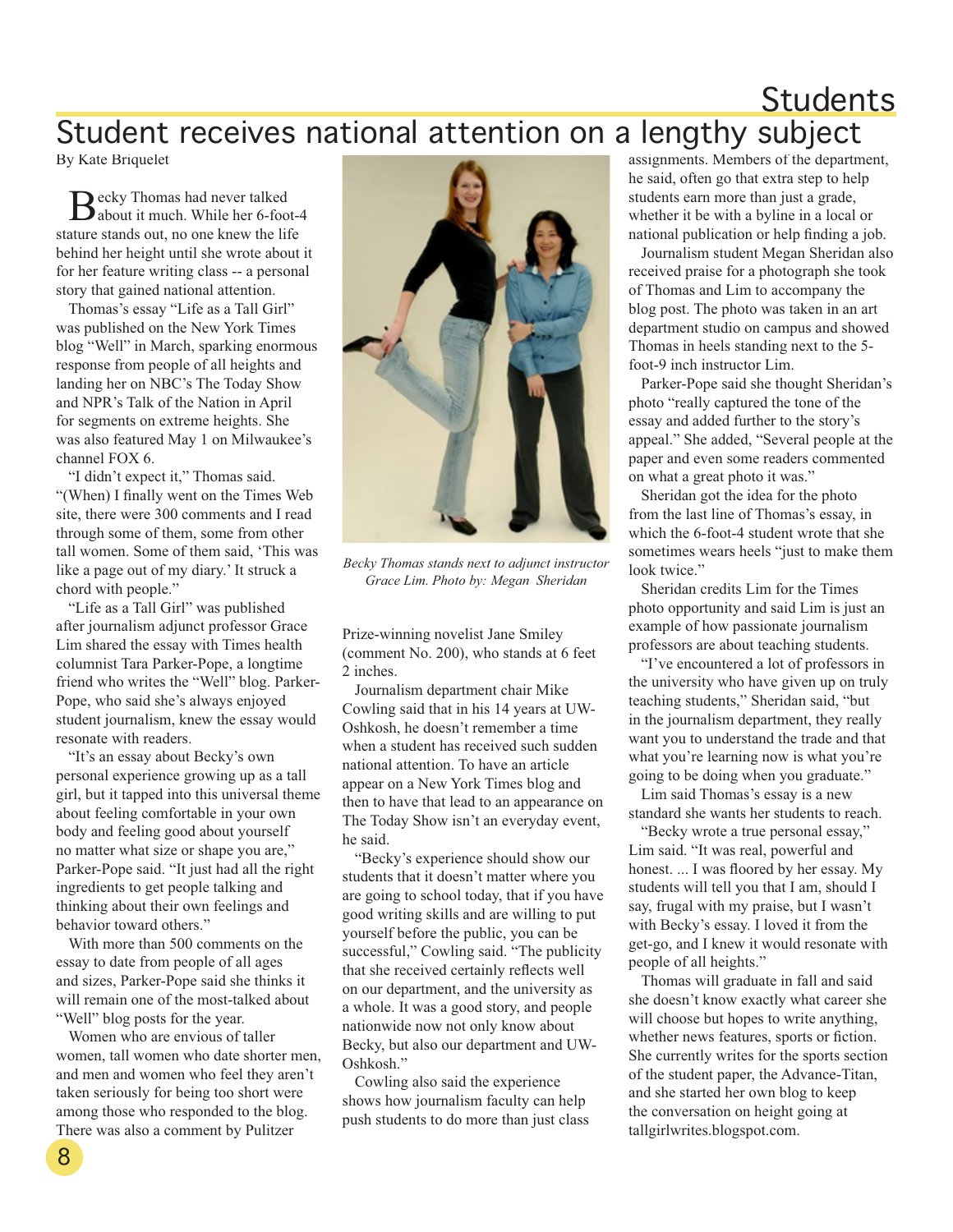## **Students**

# Students prepare for jobs Employer participants

By Meghan Plummer

On the average "fun activities" list, job interviews fall somewhere between getting pulled over by the police and undergoing knee surgery. Internship coordinator Barbara Benish hopes to settle stomachs and prepare students with her Professional Journalism Internship class, which participates in mock interviews once each semester.

Mock interviews give students a chance to practice interviewing for jobs and to get feedback from employers like Gannett, Cumulus Broadcasting, Moran Publishing, and many others. Around 20 students participate each semester. Employers conduct a full professional interview and look at students' resumes and portfolios. Although jobs don't have to exist for the interviews, many mock interviews result in coveted job offers.

"We try hard to match students with employers in their field of interest," Benish said. Job offers may not always be the result, but students still find the interviews to be beneficial. "It helps them become more comfortable at interviewing," Benish said. "[Mock interviews] mainly give them more confidence to do 'real' job interviews."

Students also appreciate the feedback from employers. "Once they graduate, apply for a job and interview for that job, there is no feedback. The employer won't call them to tell them what they did wrong," Benish said.

After 20 minutes of interviewing and 10 minutes of employer feedback, students participate in a panel discussion, where they get the opportunity to ask employers questions. "That's always a favorite part," Benish added.

Mock interviews also help in the journalism department's assessment for reaccreditation by helping to determine if students are learning. 'The employers are quick to tell us what skills or abilities students are lacking," Benish said. "Employers can usually determine quickly if a particular student has the skills needed to compete in today's workforce."

Students can participate in the mock interviews by enrolling in Benish's Professional Journalism Internship class, or by contacting her at 424-7145 or benish@uwosh.edu

**Marilyn Bazett-Jones**-Integrys Energy Group Inc.

**Jeanette Dediemar**-UW-Oshkosh Integrated Communications **Becky Dorschner**-Deluxe 920 Magazine

**Nathan Eid**-Directions Inc. **John Giesfeldt**-Directions Inc. **Emily Glass**-Brand Spank'n News **Maggie Grafwallner**-Appleton Performing Arts Center **Kelly Igl**-Gannett Newspapers **Dick Knapinski**-EAA **Tim Lyke**-Ripon Commonwealth Press **Jim Moran**-Chilton Times Journal **Kelly Nelson**-EAA **Mark Schiefelbein**-Green Bay Packers **Kate Unger**-Reeve Union **Lisa Voss**-Oshkosh Public Library **ER Waskawic**-Directions Inc.

**Steve Wuerger**-Affinity Health

# Journalism student-athlete receives recognition

By Kendra Sohm

**Janessa Virbitsky**, a recent journalism senior was named one of two 2008 winners of the Wisconsin Intercollegiate Athletic Conference (WIAC) Judy Kruckman Women's Gymnastics Scholar-Athlete Award.

Virbitsky, nominated by her UW-Oshkosh gymnastics coach, said she was honored to receive the award because Judy Kruckman founded the WIAC, and her former beam coach, Jenny Williams, received the award in 2003. "I look up to both of these women tremendously and the biggest honor in receiving this award was being able to follow in their footsteps."

Virbitsky maintained a 3.61 cumulative grade point average as a major in political science and journalism. She was a two-



*Vanessa Virbitsky*

year team gymnastics captain and a fourtime All-WIAC recipient. Virbitsky said she believes gymnastics made a positive impact on her college career.

"It enhanced my ability to focus and multi-task, it introduced me to some of my best friends of my life and it allowed me

to finish a lifelong career in the sport of gymnastics," she said.

Virbitsky, who graduated in May is from Harrisburg, Pa. She plans to pursue a career in sports journalism or public relations. "From sports organizations to the tourism industry, I believe that communication is the cornerstone of success for any cause, company or nonprofit organization—and I want to be a part of the communications

team that makes that success possible."

In order to be nominated for the scholarathlete award, student-athletes must have a minimum 3.25 grade point average, be in their last year of competition, or on schedule to graduate this academic year, and have competed for a minimum of two years.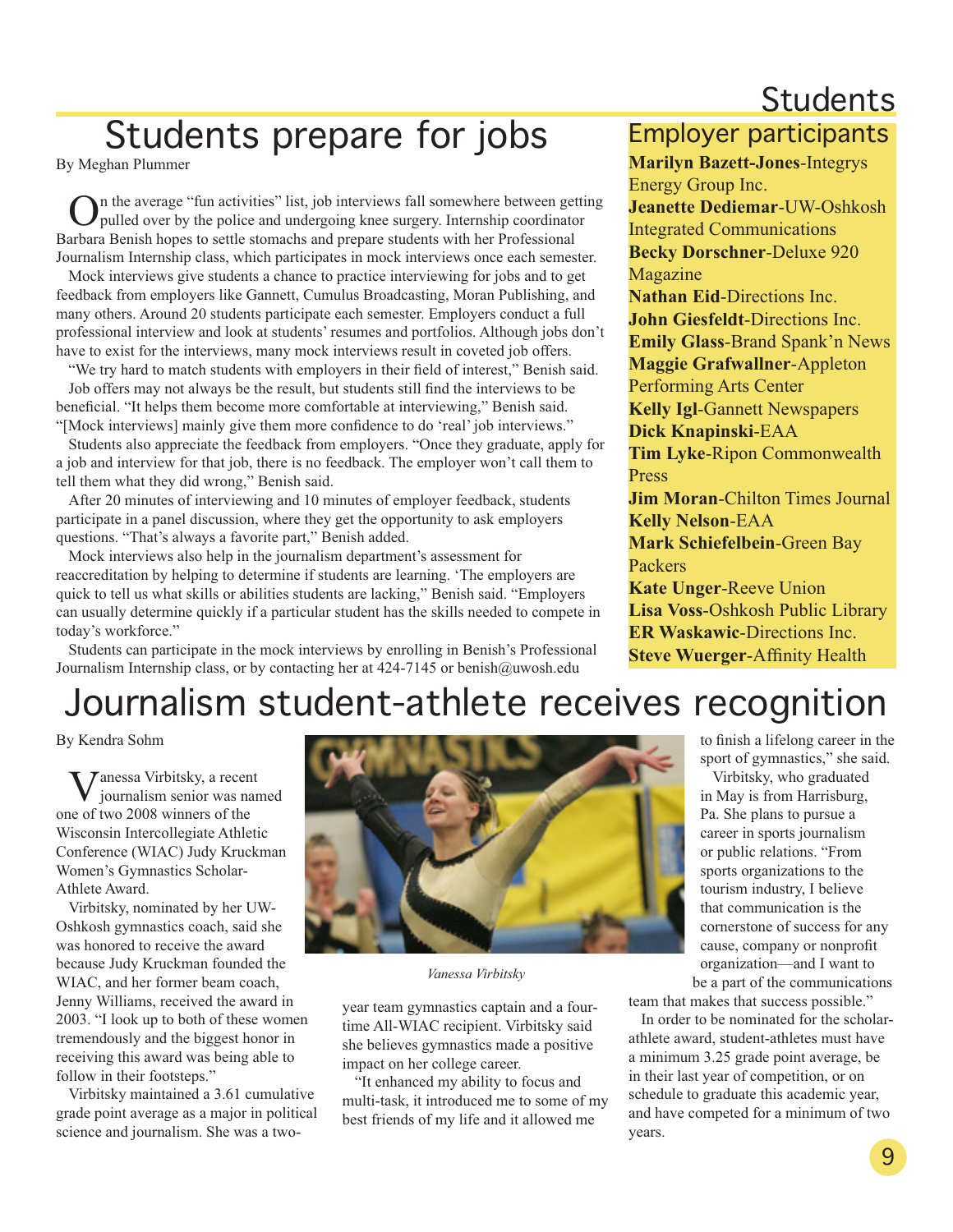# **Students**

# Senior named class speaker at graduation

By Mary Patterson

Vanessa Virbitsky, a journalism major with an advertising and

public relations emphasis, spoke about the vitality of choice during the commencement speech for the College of Letters and Science on May 17.



 Approached by the executive

*Vanessa Virbitsky*

director of the Integrated Marketing and Communications Department, Virbitsky had not considered applying to be the commencement speaker.

 "The only way someone would pick me for commencement speaker is if they wanted someone to screw up," she said.

 But her address to fellow graduates went off without a hitch.

 During the speech, she talked about how past decisions affect future ones, connecting the choice of attending UW-Oshkosh with the result of fearfulness.

 "As we come to terms with saying goodbye and begin to look into the unknown, we must remember that we chose to go to college to have these very choices we now fear."

 Virbitsky, originally from Harrisburg, Pa., chose UW-Oshkosh for the gymnastic program and hasn't regretted that choice.

 Before being chosen as the commencement speaker, Virbitsky read a draft of her speech and answered questions from a panel of six UW-Oshkosh students and the commencement coordinator.

 Virbitsky said the support from classmates and professors was "wonderful," and, given the chance, she would do it again.

 See the entire speech at: http://www. uwosh.edu/news/?p=891.

## PRSSA brings home top honors

By Kendra Sohm

Public Relations Student Society of<br>America (PRSSA) earned first place in November 2007, for its "Tell 'em" organ donation campaign.

Senior Amanda Kutil said, "I couldn't believe that we had actually won, especially after hearing the runner-up schools—Penn State and University of Nebraska."

The National Organ Donation Awareness Competition (NODAC), sponsored by Rowan University, is designed to inspire PRSSA chapters around the country to promote their own organ donor event.

The 2007 spring campaign focused on communicating one's wishes about organ donation with loved ones and family members.

To spread the message the PRSSA team organized a graffiti dance party held in the Reeve Titan Underground. Dance attendees received a white T-shirt and colored Sharpie markers and wrote on each others' shirts, filled out postcards to send to their family members and danced.

After the campaign the teams are required to put together a 3-ring binder containing all of their event work, photos

#### Students study journalism and culture abroad

#### **STUDY,** from Page 7

returning, students said it seemed like people in the U.S. were rushing around for no reason.

The type of dress was also different from what students were used to seeing. The more dressy style had an affect on students; many brought clothes home. Gleason said Dan Shafer "looked the most English" by the end of the trip because of the new style of dress he embraced.

While studying English behavior, students had a chance to visit many sites including the University Museum of Archaeology and Anthropology and the Fitzwilliam Museum, as well as The Eagle Pub, all in Cambridge. The pub is home to graffiti left by World War II airmen. Shafer saw the local band The Dead 60s

and research. The judges look at the overall presentation, grammar, event, research and the number of people reached to determine a winner.

Senior Krista Knabenbauer said: "I felt a huge sense of accomplishment after working on this project. Our chapter really put a lot of time and thought into this



*PRSSA members pose after receiving their award.*

campaign and in the end it paid off."

Six students traveled to Philadelphia in October 2007 for the Public Relations Society of America convention and to receive the award.



*Louis Garcia enjoyed his trip.*

play during his free time.

The next study abroad will be over the spring interim of 2009. The course will cover travel and documentary photography. It will cost less because it will be built into the semester tuition. Garcia said he might sign up again since it will be a different course, and cheaper.

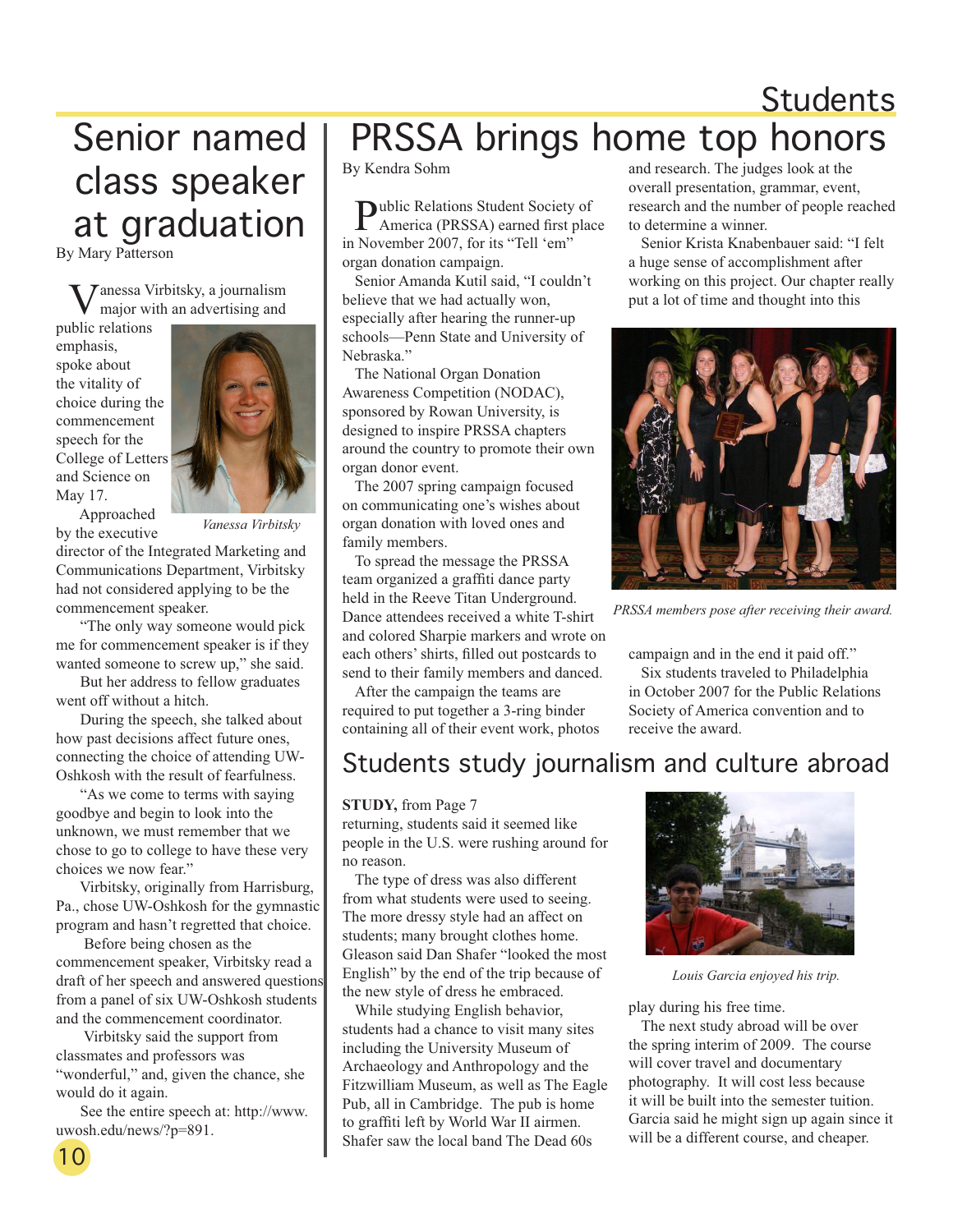## Students First place: NSAC team dominates regionals

By Meghan Plummer

C trategic Campaigns  $\sum$  in Advertising isn't your average class, and this year, the students proved to be far above "average," winning first place in the district National Student Advertising Competition.

Rather than taking notes from overheads and listening to lectures for much of the semester, students scramble to create a national campaign for a real company over winter break and part of spring semester. Also, some students spend the fall semester researching the company in the Research



*2008 NSAC team. Photo by: Dylan Stolley* 

in Strategic Communication class. "Intense" doesn't even begin to describe it.

Teamwork is essential to the Strategic Campaigns in Advertising class, and working on a team of 19 isn't always easy. "Everyone has different opinions about every last detail," said Marie Daniel, a senior who took both the research class and campaign class. "I learned to have a lot more tolerance for those who have strong personalities."

The culmination of a year of hard work is the National Student Advertising Competition, or NSAC, sponsored by the American Advertising Federation, where schools from across the country vie to receive top rankings for their campaigns. First come the district competitions, where judges choose a first-place winner for each district. Next is the national competition, where the top teams compete for first place in the country.

It was a big year for the UW-Oshkosh team, which took first place in the District 8 competition with its campaign for AOL Instant Messenger, the 2008 client. The competition was in St. Paul, Minn., and included teams from Wisconsin, Minnesota, North Dakota, South Dakota and Canada.

## New members join Kappa Tau Alpha honor society

By Kendra Sohm

K appa Tau Alpha is the honor society for students in journalism and mass communication.

Admission to the UW-O chapter is done by election based on scholarship and character. No more than 10 percent of the total junior-senior class may hold membership at one time. To be

completely a team. It was the best feeling ever, especially when we got to share that feeling together."

The team raised funds, and organizations and individuals that donated included Dr. Gary R. Coll, Mike Cowling, Madison Advertising Federation, Karma Group, UW-Oshkosh Marketing Dept., UW-Oshkosh



*Students and insructors Dana Baumgart, left, and Kathy Fredrickson, right, pose with members of the 2007 ad team and their ADDY award.*

Undergraduates Fund, UW-Oshkosh Journalism Dept., and the College of Letters and Sciences. The team traveled to Atlanta for the national competition on June 8 and 9.

considered for election students must have completed at least nine professional-level credits in journalism.

Initiation ceremonies are held in the spring.

This year newly inducted members include: Becky Disbrow, Rachael Hughes, Samantha Marx, Amy Radtke, Tracy Rusch, Anna Simeth and Vanessa Virbitsky.

The society is supervised on campus by Dr. Tim Gleason.

"The team's campaign was developed around a new product the team created called AIM3D, which manages a person's private, social and public lives online," said Dana Baumgart, who co-advises the team with Kathy Fredrickson. With the tagline "It's You," the team's strategy focused on "making your life yours again."

The AIM3D campaign clearly worked, and the team members were elated when the judges announced them as the first-place winner.

"I cried," Daniel said. "It just made all of the long hours, arguments and scattered thoughts make sense. We were finally,